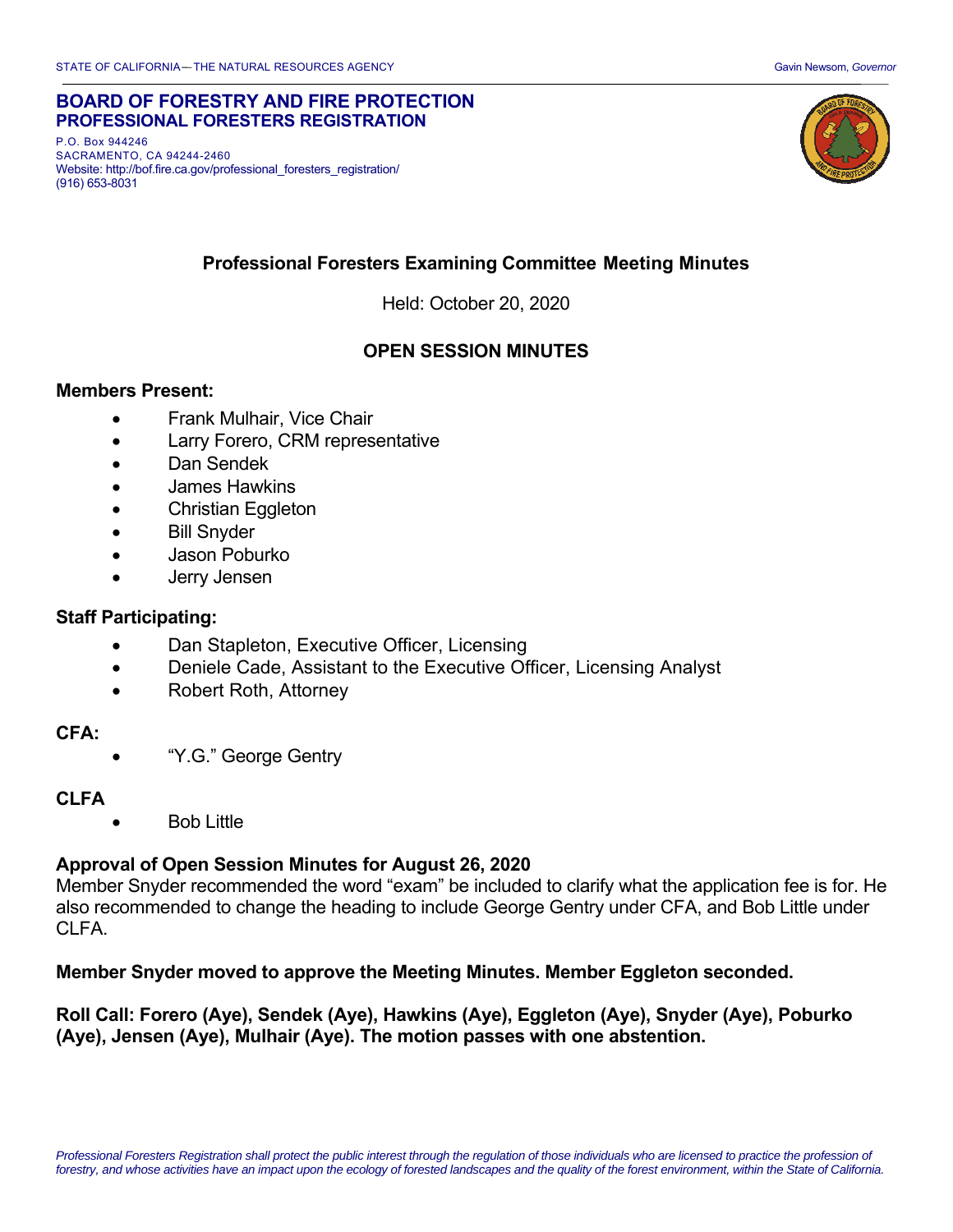# **Report of the Executive Officer**

E.O Stapleton reported that the October RPF exam took place in 7 different locations. Plans for the exam started with over 60 applicants but was dwindled down to 47 RPF's and 1 CRM. There were minor errors in the exam, but beyond that the exam was successful. There are 3 graders that are set to grade the exams with some overlap, where each of them will grade 2/3 of exams. Graders already have the exams in hand. E.O Stapleton hopes to have them done by the next PFEC meeting in January.

In regard to funding from the renewals, E.O Stapleton is happy to say that there was not a significant loss and feels that the reduced fee for 30 year RPFs was very beneficial in helping to retain RPF's who may have otherwise relinquished their license. From the fiscal year of 2019-2020, there were \$129,000 in renewal fees. For the fiscal year of 2020-2021, there were \$183,000 from renewal fees. This is a significant increase in revenue and will help offset costs. While costs will be covered, E.O. Stapleton explained the importance in creating a larger surplus in funds to prepare for projected future increases in license retirements and withdrawals. He emphasized a large need for community outreach to help bring in more foresters.

# **Accounting**

E.O. Stapleton expressed that he has had difficulties with CAL FIRE accounting not following protocol since the implementation of CalTREES and Fiscal. He has not received reports for money coming in and going out and needs these reports for an accurate projection on budgets. After speaking to the executive officer Matt Dias, he proposed that a letter be written from the chair of the PFEC, requesting accounting to provide a detailed report on a quarterly basis for the RPF funds. E.O. Stapleton will write the letter with Matt Dias which will be reviewed and signed by Chair Otto Van Emmerik.

### **Member Snyder moved to prepare the letter. Member Forero seconded.**

# **Roll Call: Forero (Aye), Sendek (Aye), Hawkins (Aye), Eggleton (Aye), Snyder (Aye), Poburko (Aye), Jensen (Aye), Mulhair (Aye). The motion passes unanimously.**

### **Review and Update PFEC Policy Items**

Since the previous meeting, changes were made to clearly show edits made to the original document.

### **Policy Number 5**

The section regarding the Public List was struck on page 5, but the Statewide Consumer List remained. It was recommended to strike the last sentence under Statewide Consumer List. To combine the Consultant and CFIP Lists, there were discussions to include a checkbox to indicate the program the RPF/CRM participates in. Additional information could also include county of residence, timber region, or that they are working statewide. Member Poburko questioned whether there needs to be a Consultant List or not. E.O. Stapleton stated that he often receives calls from the public requesting this information.

 Foresters Law, and there is a debt owed to ACF. He stated that since the standards for ACF is higher, it There were discussions to strike the statement regarding the Association of Consulting Foresters (ACF), or to include CLFA. Y.G. commented that Francis Raymond was hired to implement Professional would be helpful to the public. It was decided to simply remove "and" in the sentence to avoid confusion. It was also decided to change item (c) to, "Geographic area of RPF availability to provide consulting services," and strike the rest of the language below regarding CFIP.

 There were questions on why CFIP is called out above all other lists that are available. This was clarified that the list was important for the Cal Fire staff. There were further discussions on adding other professional forestry services with a more exhaustive list.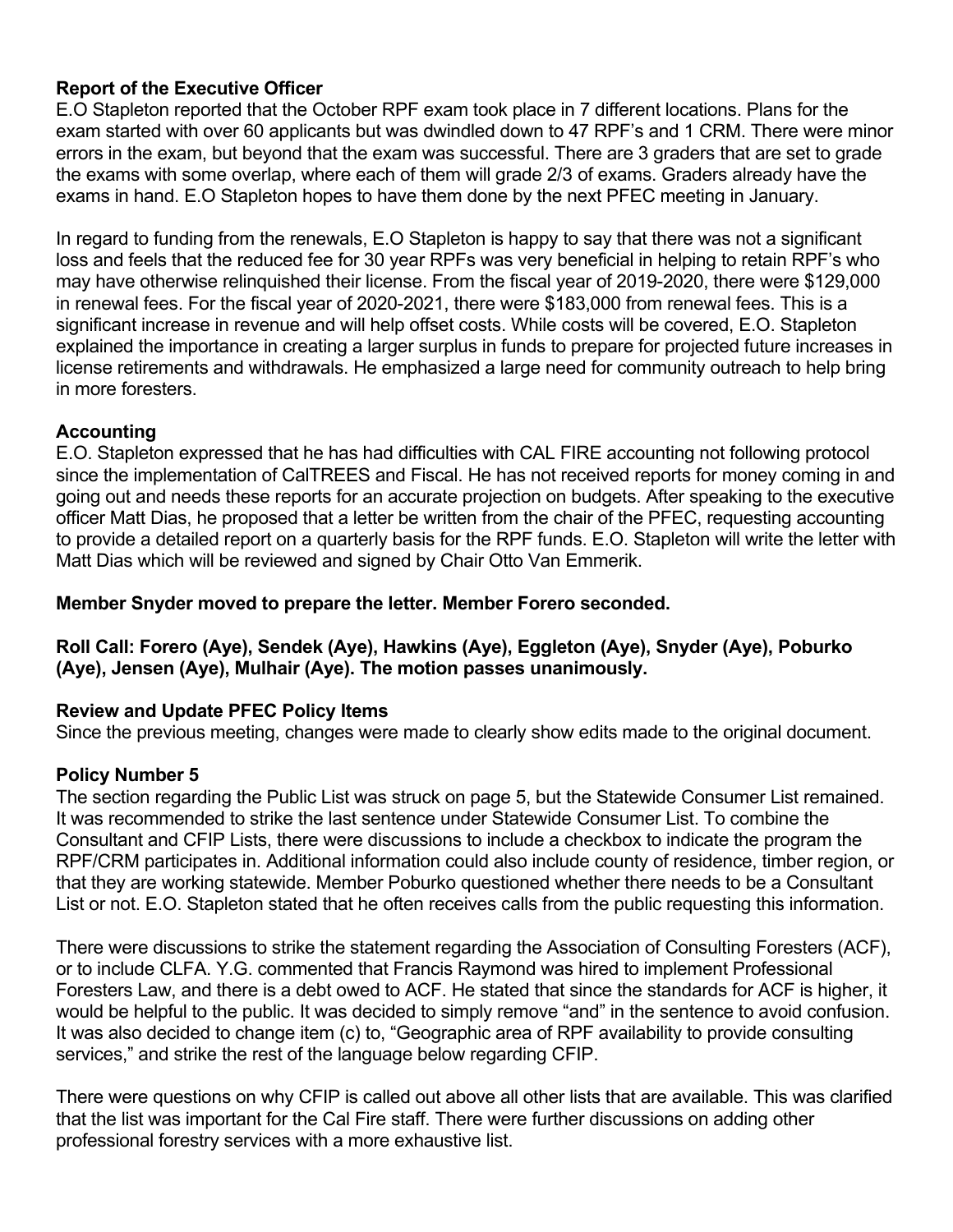be problematic for the CalTREES developers. It was recommended to add item (d) to include language There was a comment from Deniele Cade who explained that if there are too many checkboxes, it may regarding RPF availability to provide consulting services related to CFIP project work. There will be further discussions on this upon the next PFEC meeting.

### **Policy Number 6**

Member Eggleton proposed to include that the, "Executive Officer shall report any complaints received and the extent to which it was investigated to the committee."

# **Policy Number 7**

It was recommended to change the formatting to adding "is" to each section to appropriately represent the start of a definition. It was also recommended to remove the bullet points and present the information as a narrative. Member Snyder suggested to move the red language regarding "misstatement of fact" up to the beginning of item (4).

There was a discussion to clarify the section on the term fiduciary, which may have been a footnote but needs to reflect it as such by use of an asterisk.

# **Policy 8**

It was suggested to include the words, "fair complaint resolutions process," in the first sentence of the red language. Additionally, there were discussions to change language from "must" to "should."

# **Policy 10**

There was a discussion to keep the new green language to be all-inclusive regarding professional work. There will be further discussions on this upon the next PFEC meeting.

# **Presentation Scantron Examination Software**

Marty Connolly gave a presentation on Eva Exam, which is a web application for paper tests and online examinations.

# **Review Exam Qualification Timeline**

There was a discussion to allow for exceptions in qualifications when applying to take the exam. Member Sendek recommends being in compliance with 14 CCR 1620.3(b) and be consistent with the regulations.

Member Poburko states that consistency would be to continue the past practice in allowing for exceptions. Member Mulhair also states that practice should be consistent to what is in writing. Y.G. cautions against unintentional modification of regulatory requirements in 14 CCR 1620.3 regarding qualifying experience computation, as it opens the possibility of discretionary abuse situations.

### **Member Sendek moves to retain current language on the exam notice, and to reference the regulation for that particular item. Member Poburko seconds.**

 **Roll Call: Forero (Aye), Sendek (Aye), Hawkins (Aye), Eggleton (Aye), Snyder (Aye), Poburko (Aye), Jensen (Aye), Mulhair (Aye). The motion passes unanimously.** 

 **Public Forum**